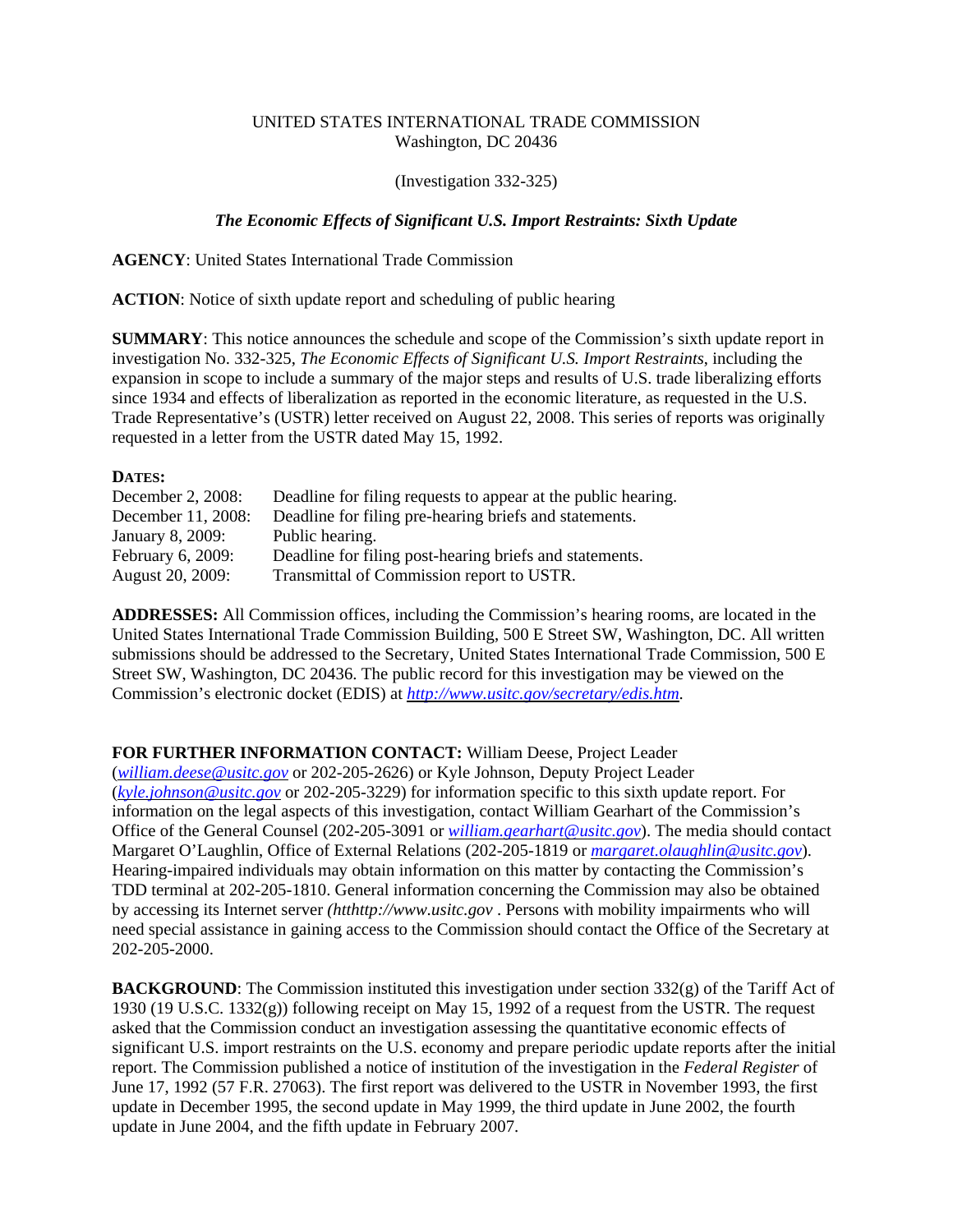As requested by the USTR in a letter received on August 22, 2008, the Commission in this sixth update will include a summary of the major steps and results of U.S. trade liberalizing efforts since 1934 and the effects of liberalization as reported in the economic literature. The USTR asked that the summary be accessible to readers who may not be professional economists. As in previous reports in this series, the sixth update will continue to assess the economic effects of significant import restraints on U.S. consumers and firms, the income and employment of U.S. workers, and the net economic welfare of the United States. This assessment will use the Commission's computable general equilibrium model. However, as per earlier instructions from the USTR, the Commission will not assess import restraints resulting from antidumping or countervailing duty investigations, section 337 and 406 investigations, or section 301 actions.

**PUBLIC HEARING:** A public hearing in connection with this investigation will be held beginning at 9:30 a.m. on January 8, 2009, at the United States International Trade Commission, 500 E Street SW, Washington DC. Requests to appear at the hearing should be filed with the Secretary no later than 5:15 p.m., December 2, 2008, in accordance with the requirements in the "Written Submissions" section below. In the event that, as of the close of business on December 2, 2008, no witnesses are scheduled to appear at the hearing, the hearing will be canceled. Any person interested in attending the hearing as an observer or non-participant may call the Secretary to the Commission (202-205-2000) after December 2, 2008 to determine whether the hearing will be held.

**WRITTEN SUBMISSIONS**: In lieu of or in addition to participating in the hearing, interested parties are invited to submit written statements or briefs concerning this investigation. All written submissions, including requests to appear at the hearing, statements, and briefs, should be addressed to the Secretary. Any pre-hearing statements or briefs should be filed not later than 5:15 p.m., December 11, 2008; and post-hearing statements and briefs and all other written submissions should be filed not later than 5:15 p.m., February 6, 2009. All written submissions must conform with the provisions of section 201.8 of the Commission's *Rules of Practice and Procedure* (19 C.F.R. 201.8). Section 201.8 of the rules requires that a signed original (or a copy designated as an original) and fourteen (14) copies of each document be filed. In the event that confidential treatment of the document is requested, at least four (4) additional copies must be filed, in which the confidential information must be deleted (see the following paragraph for further information regarding confidential business information). The Commission's rules do not authorize filing submissions with the Secretary by facsimile or electronic means, except to the extent permitted by section 201.8 of the rules (see *Handbook for Electronic Filing Procedures*, *http://www.usitc.gov/secretary/fed\_reg\_notices/rules/documents/handbook\_on\_electronic\_filing.pdf*; persons with questions regarding electronic filing should contact the Secretary at 202-205-2000.

Any submissions that contain confidential business information must also conform with the requirements of section 201.6 of the Commission's *Rules of Practice and Procedure* (19 C.F.R. 201.6). Section 201.6 of the rules requires that the cover of the document and the individual pages be clearly marked as to whether they are the "confidential" or "non-confidential" version, and that the confidential business information be clearly identified by means of brackets. All written submissions, except for confidential business information, will be made available in the Office of the Secretary to the Commission for inspection by interested parties.